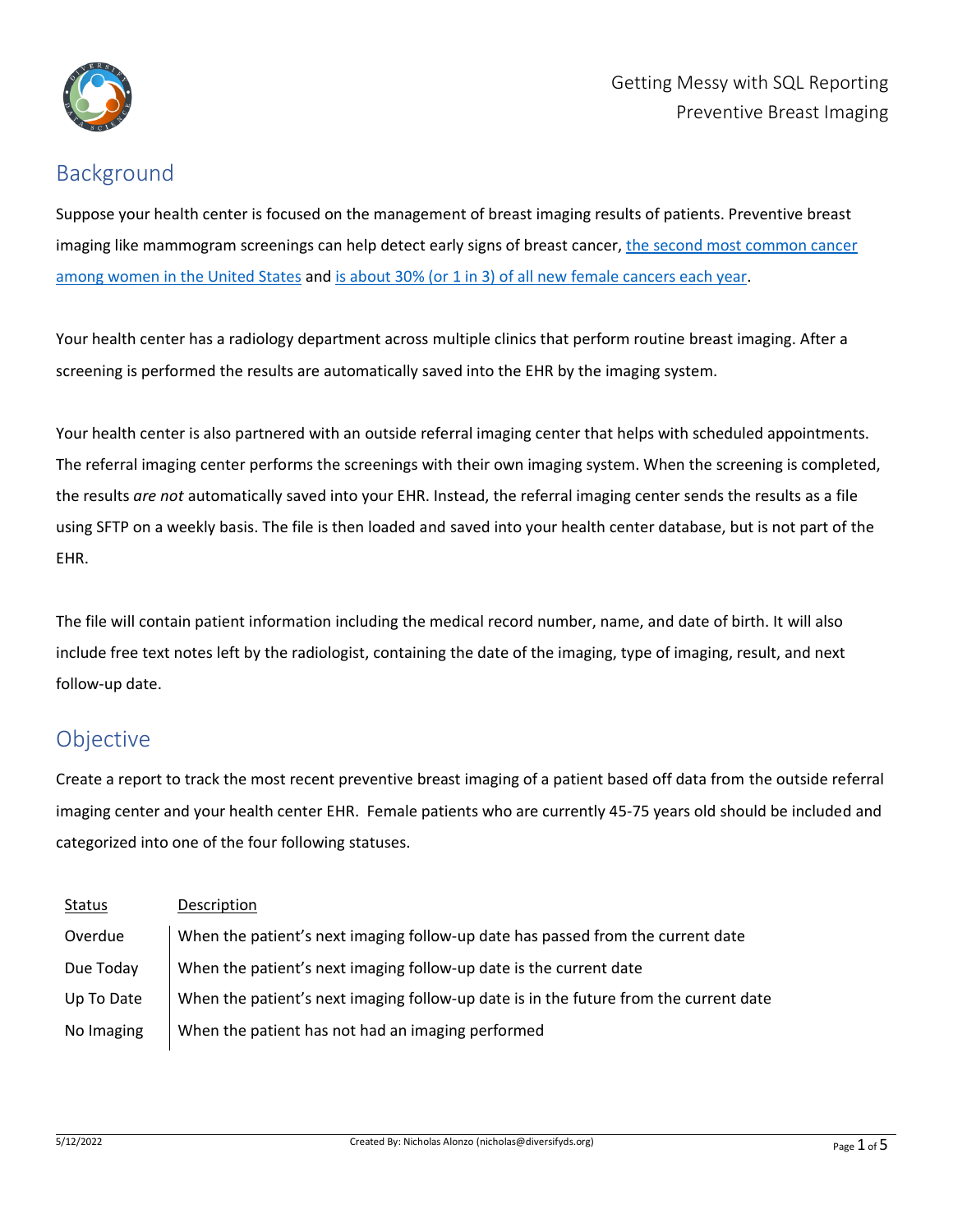

Note that the data provided by the referral imaging center will need to be extracted and manipulated to be integrated with the EHR data.

The final select statement should include the following data elements and columns.

### **Patient Data**

| Column                          | Description                         | Example          |
|---------------------------------|-------------------------------------|------------------|
| <b>Patients Assigned Clinic</b> | The patient's assigned clinic       | La Clinica Vista |
| <b>Patients Assigned Doctor</b> | The patient's assigned doctor       | Maudlin, Yamilet |
| <b>Patients MRN</b>             | The patient's medical record number | 100023           |
| <b>Patient Name</b>             | The patient's first and last name   | Carolina Knost   |
| Patient DOB                     | The patient's date of birth         | 1956-06-07       |
| Patient Age                     | The patient's current age           | 65               |
| Patient Language                | The patient's preferred language    | English          |
| <b>Patient Cell Phone</b>       | The patient's cell phone            | 916-005-5811     |

#### **Imaging Data**

| Column                 | Description                         | Example          |
|------------------------|-------------------------------------|------------------|
| <b>Imaging Center</b>  | The imaging center name             | La Clinica Vista |
| <b>Imaging Date</b>    | The date the imaging was performed  | 2022-01-08       |
| <b>Imaging Name</b>    | The imaging name                    | <b>Bilateral</b> |
| <b>Imaging Result</b>  | The result of the imaging           | <b>BI-RADS 2</b> |
| Imaging Follow Up Date | The next imaging date scheduled     | 2022-12-11       |
| <b>Status</b>          | The status of the next imaging date | Up To Date       |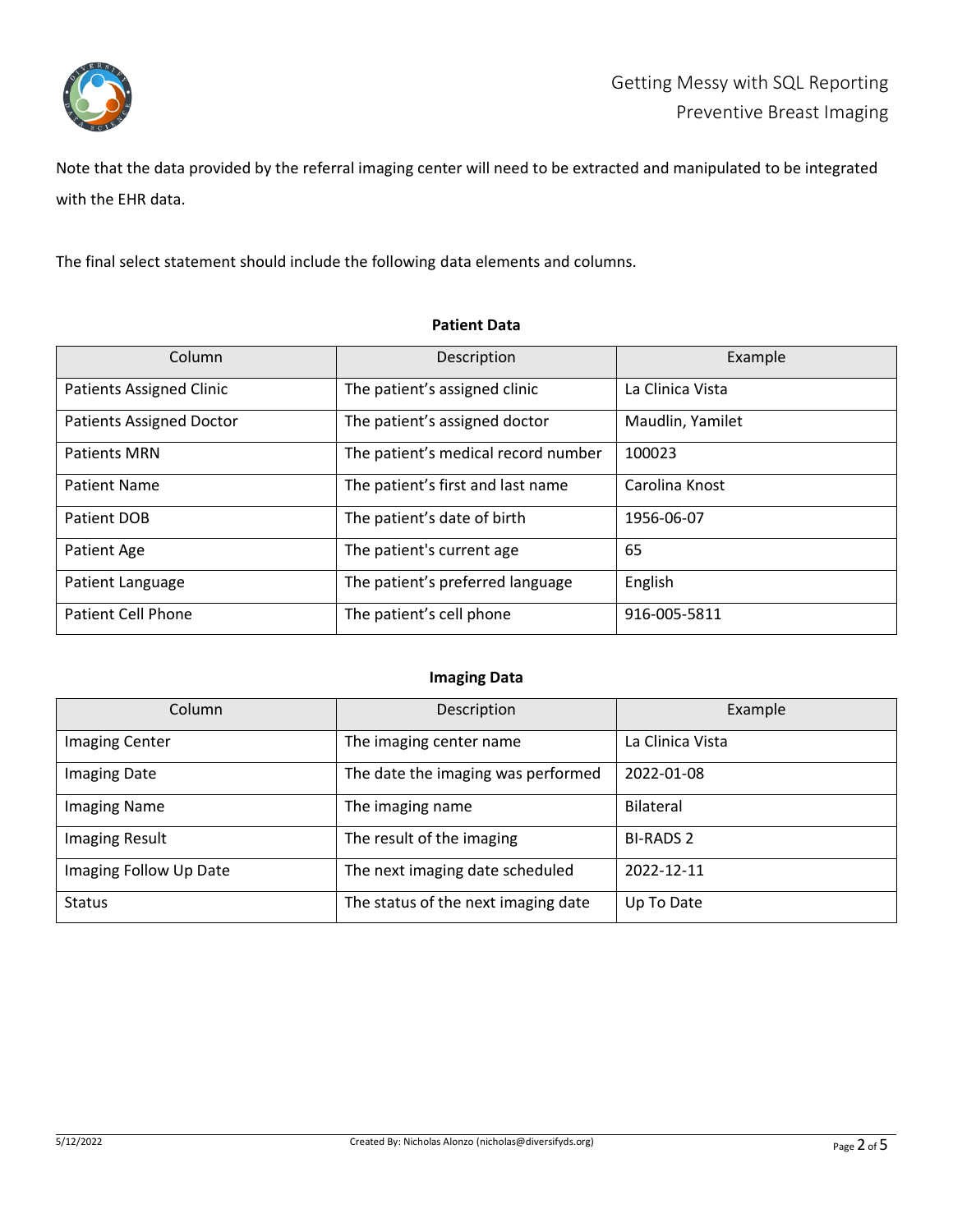

# Preventive Breast Imaging ERD



# Data Definitions

Below are the data definitions of the tables and columns in the Preventive Breast Imaging ERD.

### demo\_breast\_imaging

All preventive breast imaging performed at a given clinic

| Column        | Description                                                            |
|---------------|------------------------------------------------------------------------|
| id            | Unique database ID of the imaging                                      |
| patient_id    | Database ID of the patient - the patient who had an imaging performed  |
| clinic id     | Database ID of the clinic – the clinic where the imaging was performed |
| name          | Name of the imaging                                                    |
| date          | Date the imaging was performed                                         |
| result        | Result of the imaging                                                  |
| followup_date | Date of next scheduled imaging                                         |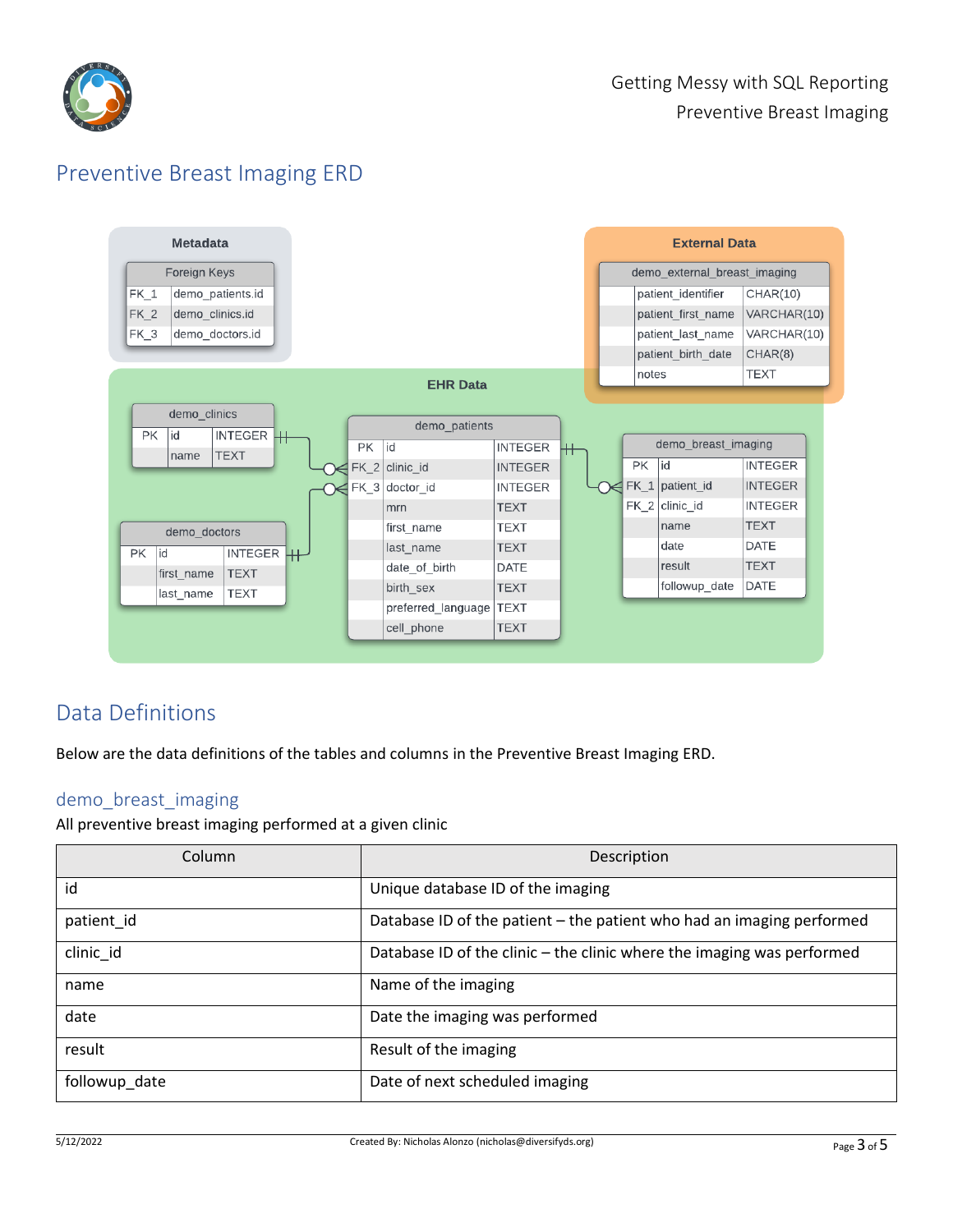

# demo\_clinics

#### All clinics in the database

| Column | Description                      |
|--------|----------------------------------|
| id     | Unique database ID of the clinic |
| name   | Name of the clinic               |

## demo\_doctors

### All practicing doctors in the database

| Column     | Description                      |
|------------|----------------------------------|
| id         | Unique database ID of the doctor |
| first_name | First name of doctor             |
| last name  | Last name of doctor              |

### demo\_external\_breast\_imaging

All preventive imaging performed by the outside referral imaging center. Each row represents an imaging performed.

| Column             | Description                                                                 |
|--------------------|-----------------------------------------------------------------------------|
| patient_identifier | Medical record number of the patient from the health center EHR in a 10-    |
|                    | character sequence padded with leading O's                                  |
| patient first name | The first 10 characters of the patient's first name                         |
| patient_last_name  | The first 10 characters of the patient's last name                          |
| patient_birth_date | Date of birth of the patient in YYYYMMDD format                             |
| notes              | Free text notes the radiologist left that contains the date of the imaging, |
|                    | type of imaging, result, and the follow-up date for the next imaging.       |